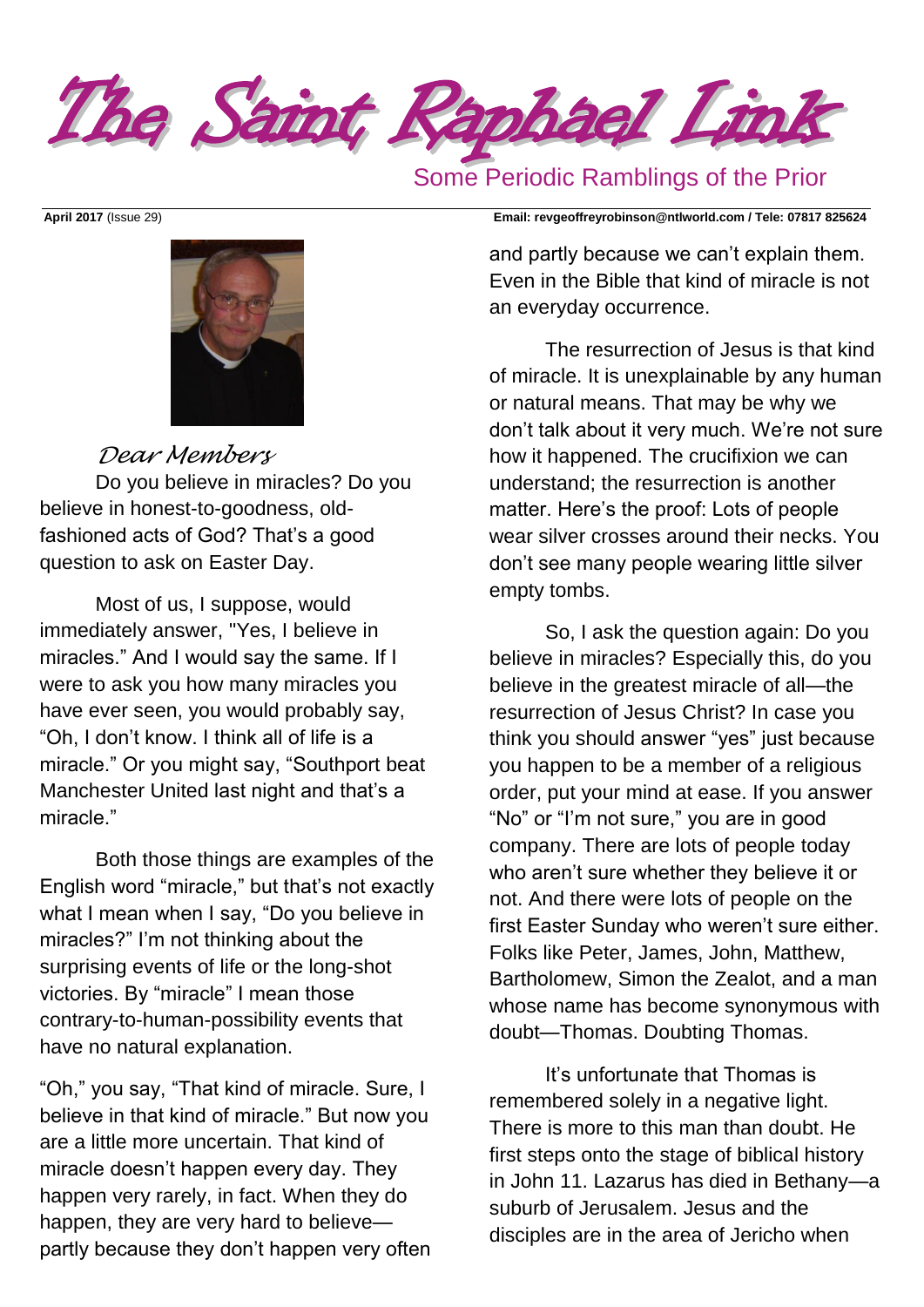they get the word. When Jesus decides to go to Bethany, his disciples remind him that the last time he went to Judea, the leaders tried to stone him to death. It would be suicidal to go back. Jesus decides to go anyway. But the disciples were unconvinced. At that point, Thomas speaks up and says, "Let us go also, that we may die with him." (John 11:16)

It is a brief statement that reveals enormous courage. Thomas agreed that the Jewish leaders would probably kill Jesus if he went back to Jerusalem. Events would soon prove him correct. But what can you say about a man who says, "If they kill him, they'll have to kill me too?" It takes a real man to say that. There is love there, and loyalty, and despair, and sacrifice, and total commitment. It may just be that Thomas understood better than any other disciple what was about to happen. And that brave statement—if you think about it—may explain his later doubts.

#### **The Miracle No One Believed**

We tend to forget what it was like on that first Easter morning. It is worth asking ourselves: If we had been there, would we have believed or would we have doubted? If we had been there in Jerusalem with Matthew, James and John, would we have believed those strange rumours that Sunday morning? In answering that question, it helps to remember how those who knew Jesus best reacted to news of his resurrection.

Very simply, they were not expecting a resurrection. Now it's true that Jesus had predicted that he would be put to death and then raised to life. But his followers did not understand it. A resurrection was the farthest thing from their minds. Forget his predictions. Forget all that brave talk. They had given up.

Who really expected a resurrection on that Sunday morning? Not the disciples. It was the Jewish leaders who persuaded the Romans to seal the tomb. The enemies of Jesus feared something might happen. His friends weren't expecting anything.

#### **Nonsense!**

In fact, Mark 16 says that the women who came to his tomb on Sunday morning came to anoint his body. That was part of the embalming process. In the confusion of trying to get the body in the tomb before sundown on Friday, spices had been placed on Jesus' body, but not the ointment. The women came to finish embalming his body.

What did they find when they got there? The stone rolled away and an empty tomb. All four gospels agree on this fact. The women did not have the slightest idea what had happened. They weren't looking for a resurrection.

Mark says that even after the angel explained what had happened, they fled from the tomb trembling and afraid (Mark 16:8). John says that even Mary thought someone had stolen the body (John 20:2). Luke adds that when the women came and told the apostles what the angel had said, "They did not believe the women, because their words seemed to them like nonsense." (Luke 24:11)

Nonsense. Of course, no one rises from the dead. Not after three days. Not after being scourged. Not after hanging on a cross for six hours. Not after having a sword thrust in their side. Not after being covered with 100 pounds of spices and wrapped in a burial cloth. Not after being sealed in a tomb.

No, the odds are against it. It was impossible. He was a nice man. He meant well. We all loved him. We walked with him as he told those wonderful stories. And, oh,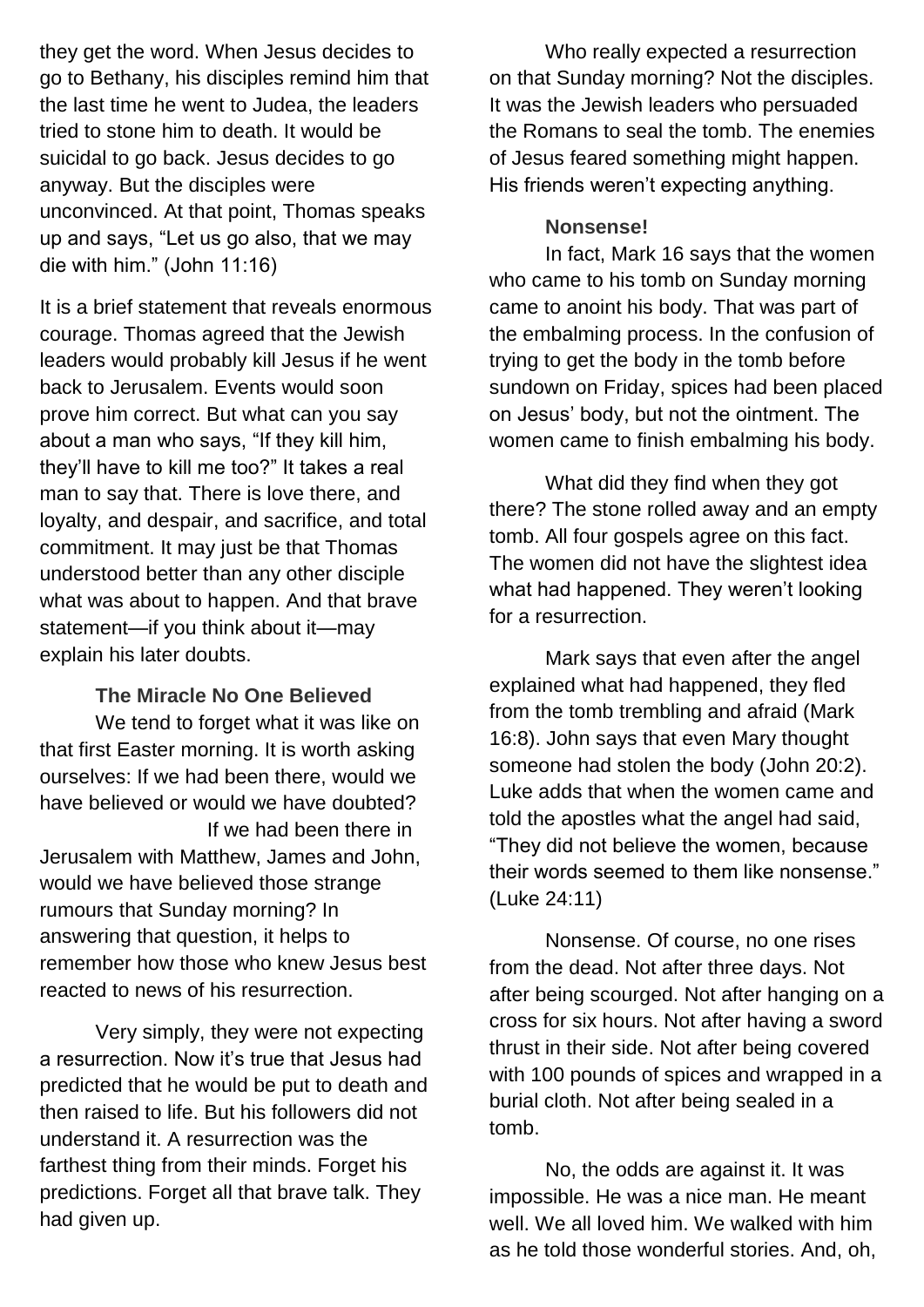the miracles he did. We laughed when he told off the Pharisees. How about that time when he did that miracle with the fishes and the loaves? We thought that was great.

Sure, he said he would rise again. We all believed it. He even believed it. He had never been wrong before. Why not? He said he was the Son of God. We're sure going to miss him. Wouldn't it have been great if he had pulled it off? Nobody would believe it. What a party we'd have.

And Mark says, "When they heard Jesus was alive … they did not believe it." (Mark 16:11) Who could blame them? If you had been there, would you have believed it?

### **Alone In His Grief**

John tells us that Thomas was not present on that Sunday evening when Jesus suddenly appeared in their midst. The Bible doesn't say why, but I think I know. There are basically two different ways people respond to sorrow and tragedy. Some seek solace in the company of their friends. They want people around to help them talk it out. Others prefer to be alone with their thoughts. Such was Thomas.

If it is true that Thomas realized more than the others what was going to happen in Jerusalem, then it may also be true that he was more deeply hurt. He was not with the disciples because his heart had been crushed. Everything he had, he had given to Jesus, and Jesus is dead.

He still loves, still cares, still wants to believe, but his heart is broken. He is not a bad man nor is his doubt sinful. Deep inside he wants to believe. Don't put him down too hard. We've all been in the same place.

If you wish to call Thomas a doubter, please do not make him out an unbeliever. Some have tried to place him in the

company of the sceptics. He does not belong there. Thomas is definitely not a sceptic or a rationalist. His doubts come from devotion to Christ. There is no doubt like the doubt of a broken heart. It's one thing to doubt the Virgin Birth in a classroom setting. It is something else again to lose someone you love and wonder if there is still a God in heaven.

#### **Two Kinds of Doubters**

You see, there are two kinds of doubters in the realm of spiritual truth. There are those hard-boiled rationalists who say, "I don't believe it and there's nothing that will make me believe it." Such men enjoy their doubt, talk about it, laugh about it, and get angry when they are refuted. A man like that is not looking for answers; he's looking for an argument. He counts the difficulties, seizes objections, and looks for loopholes. The Pharisees fall into that category. When they asked Jesus for a sign, he refused, calling them "an evil and adulterous generation." (Matthew 16:1-4)

But there is another kind of doubter, the person who says, "I don't believe but I'm willing to believe if I can see for myself." Thomas fits this category. He is not an unbelieving skeptic; rather, he is a wounded believer. Remember, Thomas didn't doubt the miraculous in general. He had seen many of Jesus' greatest miracles. But this one was too big to take someone else's word for it. He had to see it to believe it. And who could blame him?

No one wanted to believe more than Thomas. But he had seen too much, he knew too much, all the facts pointed in one direction. Before Thomas would believe he had to personally see Jesus. And he had to be sure it was Jesus—not some dream or vision. He had to be sure it was the same Jesus he saw die. That's why he couldn't just take the word of the disciples. Not on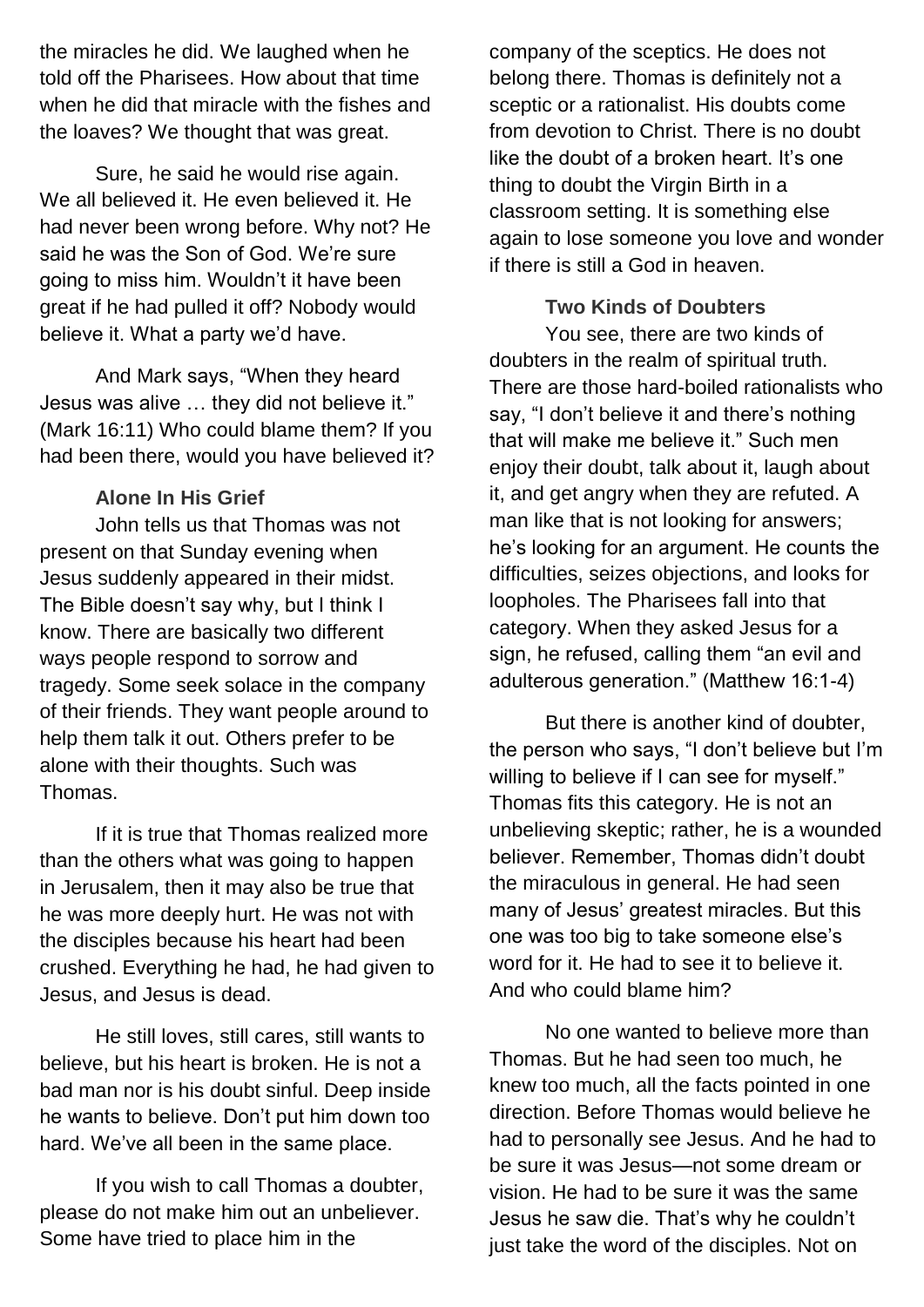something like this. He was not unwilling to believe, but unable.

### **No Second-Hand Faith**

Some people are satisfied with the testimony of others. Some are not. Thomas was not. Did he doubt the truthfulness of the others? No, he knew they believed they had seen Jesus. But that wasn't enough. Lots of people think they see things. Thomas couldn't get rid of the suspicion that they had seen a ghost. He could not live with a second-hand faith. He had to see for himself.

When he says, "Unless I touch his wounds, I will not believe," there is much more than doubt. There is love, and sorrow, and pain, and a tiny grain of hope. Thomas stands for all time as the one man who most desperately wanted to believe if only he could be sure. Can you blame him? Would you have been any different?

## **Doubters Welcome at the Empty Tomb**

After all these years, Thomas has gotten a bad reputation. Doubting Thomas, we call him. We tend to look down on him. But not Jesus. Eight days later Jesus appeared to the disciples a second time. This time Thomas was with them. Jesus speaks to him as to one whose faith is weak, not to one who has an evil heart. He said, "Put your finger here; see my hands. Reach out your hand and put it into my side. Stop doubting and believe." (John 20:27)

It's worth noting that Jesus knew all about Thomas' doubts. He knew the raging sea within his heart. And he came just so Thomas could be sure. Jesus didn't put him down. He said, "Go ahead, all you who wonder if it is true. See for yourself. Stop doubting and believe." Here is the wonderful truth. Doubters are welcome at the empty tomb.

Do you believe in miracles? Do you believe in the miracle we celebrate on Easter? If you answer "No" or "I'm not sure," then welcome. It's okay to be an honest doubter. If you came that way and want to leave that way, it's okay. When you're ready, he'll be there waiting for you.

### **Stop Doubting and Believe**

All that God asks is that men be consistent with themselves. He asks that you give this story the same treatment you give to any other story. Sift the evidence, judge the record and come to a conclusion.

It's all right to doubt, but don't let your doubts keep you away. Come to the empty tomb and see for yourself. When Thomas saw Jesus, he fell at his feet and exclaimed, "My Lord and my God." (John 20:28) That stands as the greatest testimony given by any of the apostles. It is the climax of John's gospel. And it comes from the man who had the strongest doubts.

It is a wonderful truth that the greatest doubters often become the strongest believers. And the honest doubts—once resolved—become the bedrock of an unshakeable faith. It has been said that no truth is so strongly believed as that which you once doubted. In the history of the Christian church, the greatest doubters have often become the strongest believers.

That's why the story of Thomas is in the Bible—so that honest doubters might be encouraged to bring their honest doubts to the empty tomb. Thomas did, and his doubts were washed away by the person of Jesus Christ—alive from the dead.

One other thing. No one can remain neutral forever. You can bring your doubts to the empty tomb, but you have to make a choice! You cannot stay on the fence forever. Either you believe or you don't.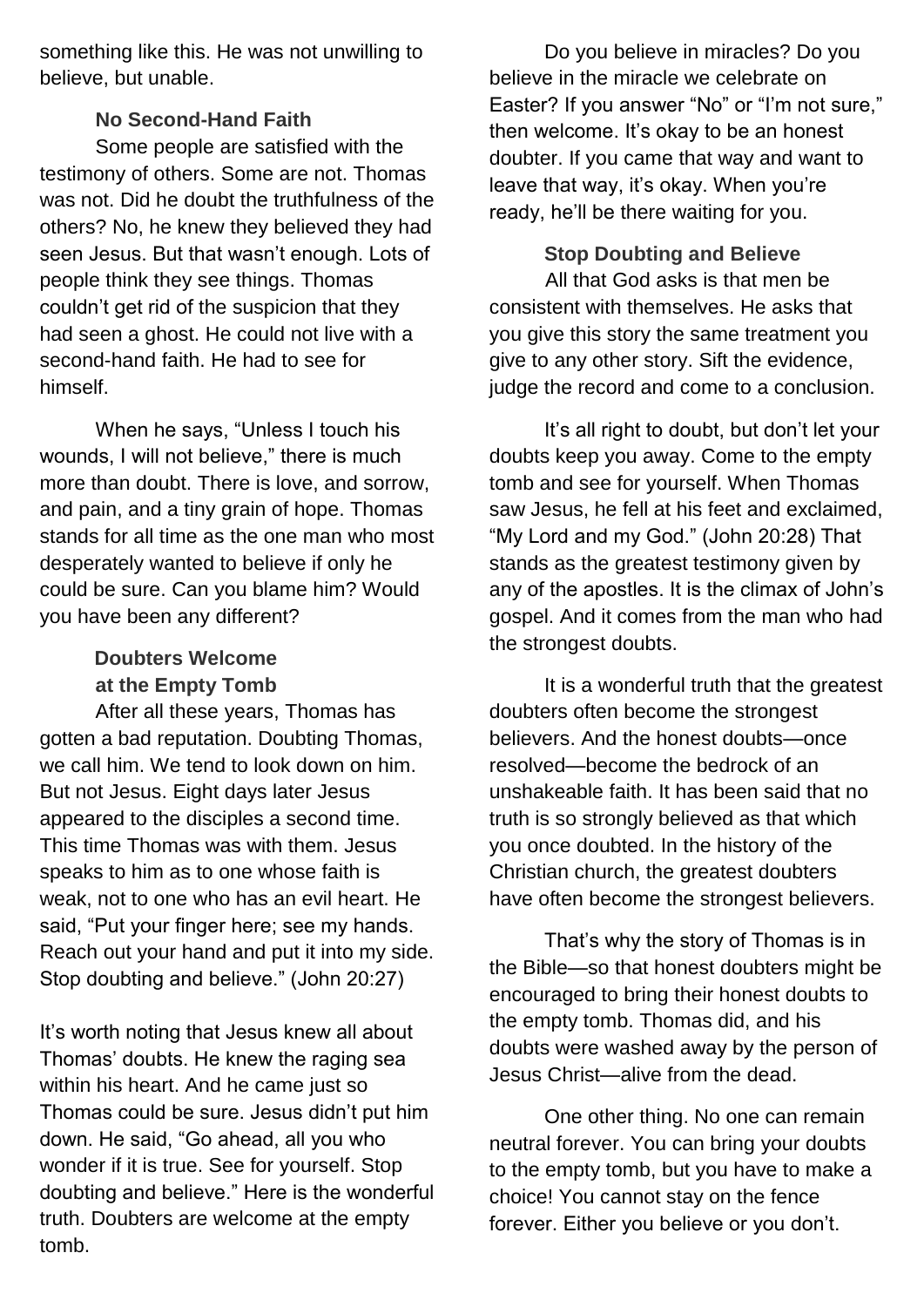Easter Sunday is a wonderful day to make that choice. It's a great day to stop doubting and start believing.

You know that Jesus died. There is no doubt about that. You know he died for you. You know he rose from the dead. The question God is asking you is, "What have you done with my Son?"

Jesus said, "Stop doubting and believe."





**SICK:** Beryl Anderton / Paul Shaw / Sheila Hogarth / Ruth Barr / Kathleen Roberts / Lesley Fudge / Thelma Thompson / Marlene Addy / Ray Connell / Tania Walker / Lidia Flemming / Paul Sheridan / David Kiteley / Roy Howard / Albert Jones / (Baby) Charlotte Park / Nicole Vendettuoli / Ivor MacFarlane / Shaun Humphries / Lucy Riding **/** Veronica Hawcroft / Amelia Radomski / Mary Flannigan / John & Mary Howard / Ida Simpson / Una & Karen Kirby / Clarice Shaw / Julie Stelling / Diane Beresford / Doreen Devitt / Tony Kirby / Delia Serman / Angela Billerness / Sally Hayes / Nick Brooks / Bishop Gerard and Pam Crane / Ruth Moody & family / Brian and Brigitte Duffett / Norman Dutton, archbishop / Keith & Joan Warren / Jean & Alan Rothwell / Maureen Bohanna / Eileen Duffy / Elaine Coope / Daniel Alban Ford / Mark (Cancer) / Amanda Bannister.

# **Calendar of Saints**



**Saint Vincent Ferrer's Story**

The polarization in the Church today is a mild breeze compared with the tornado that ripped the Church apart during the lifetime of this saint. If any saint is a patron of reconciliation, Vincent Ferrer is.

Despite parental opposition, he entered the Dominican Order in his native Spain at 19. After brilliant studies, he was ordained a priest by Cardinal Peter de Luna—who would figure tragically in his life.

Of a very ardent nature, Vincent practiced the austerities of his Order with great energy. He was chosen prior of the Dominican house in Valencia shortly after his ordination.

The Western schism divided Christianity first between two, then three, popes. Clement VII lived at Avignon in France, Urban VI in Rome. Vincent was convinced the election of Urban was invalid, though Catherine of Siena was just as devoted a supporter of the Roman pope. In the service of Cardinal de Luna, Vincent worked to persuade Spaniards to follow Clement. When Clement died, Cardinal de Luna was elected at Avignon and became Benedict XIII.

Vincent worked for him as apostolic penitentiary and Master of the Sacred Palace. But the new pope did not resign as all candidates in the conclave had sworn to do. He remained stubborn, despite being deserted by the French king and nearly all of the cardinals.

Vincent became disillusioned and very ill, but finally took up the work of simply "going through the world preaching Christ," though he felt that any renewal in the Church depended on healing the schism. An eloquent and fiery preacher, he spent the last 20 years of his life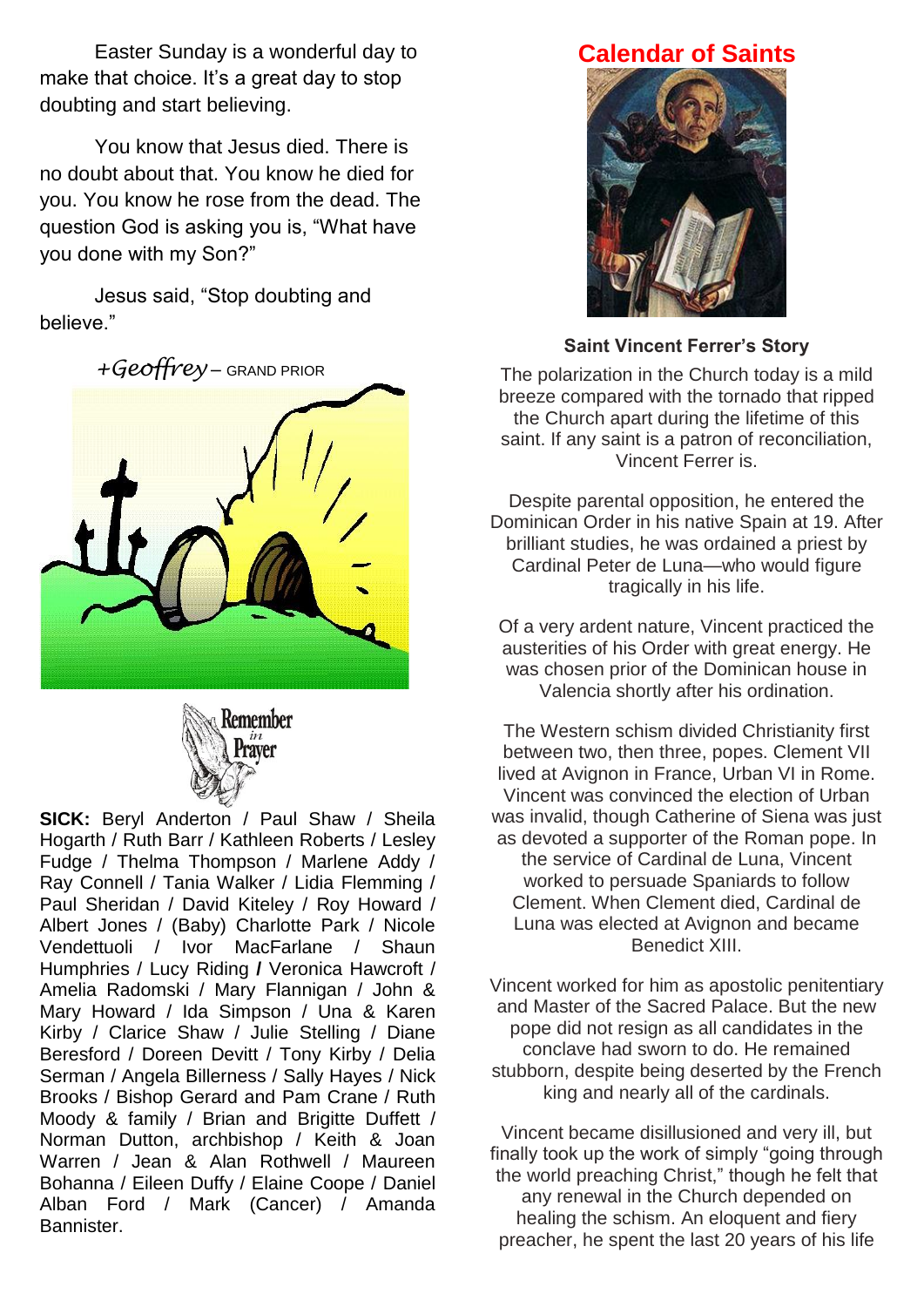spreading the Good News in Spain, France, Switzerland, the Low Countries and Lombardy, stressing the need of repentance and the fear of coming judgment. He became known as the "Angel of the Judgment."

Vincent tried unsuccessfully, in 1408 and 1415, to persuade his former friend to resign. He finally concluded that Benedict was not the true pope. Though very ill, he mounted the pulpit before an assembly over which Benedict himself was presiding, and thundered his denunciation of the man who had ordained him a priest. Benedict fled for his life, abandoned by those who had formerly supported him. Strangely, Vincent had no part in the Council of Constance, which ended the schism

*Guess the Locations: 1. Holy Sepulchre / 2. Chichester Cathedral*

# **Poem – "Easter Joy"**

*by Joanna Fuchs*

Jesus came to earth, To show us how to live, How to put others first, How to love and how to give.

Then He set about His work, That God sent Him to do; He took our punishment on Himself; He made us clean and new.

He could have saved Himself, Calling angels from above, But He chose to pay our price for sin; He paid it out of love.

Our Lord died on Good Friday, But the cross did not destroy His resurrection on Easter morn That fills our hearts with joy.

Now we know our earthly death, Like His, is just a rest. We'll be forever with Him In heaven, where life is best.

So we live our lives for Jesus, Think of Him in all we do. Thank you Saviour; Thank you Lord. Help us love like you!



## **Cook's Corner:** Peaches 'n Cream JIGGLERS



#### **INGREDIENTS:**

1-3/4 cups boiling water, divided / 1 env. (1/4 oz.) KNOX Unflavoured Gelatine / 1 tin (14 oz.) sweetened condensed milk / 2 pkg. (3 oz. each) JELL-O Peach Flavour Gelatine / 1/4 cup cold water

### **METHOD:**

Add 1/2 cup boiling water to unflavoured gelatine in medium bowl; stir until completely dissolved. Stir in milk. Pour into 8-inch square dish sprayed with cooking spray.

Refrigerate 25 to 30 min. or until set but not firm. Meanwhile, add remaining boiling water to peach gelatine mixes in separate medium bowl; stir 2 min. until completely dissolved. Stir in cold water. Cool until ready to use.

Pour peach gelatine slowly over gelatine layer in dish. Refrigerate 2 hours or until firm before cutting into 36 squares.

# **Guess the Locations:**